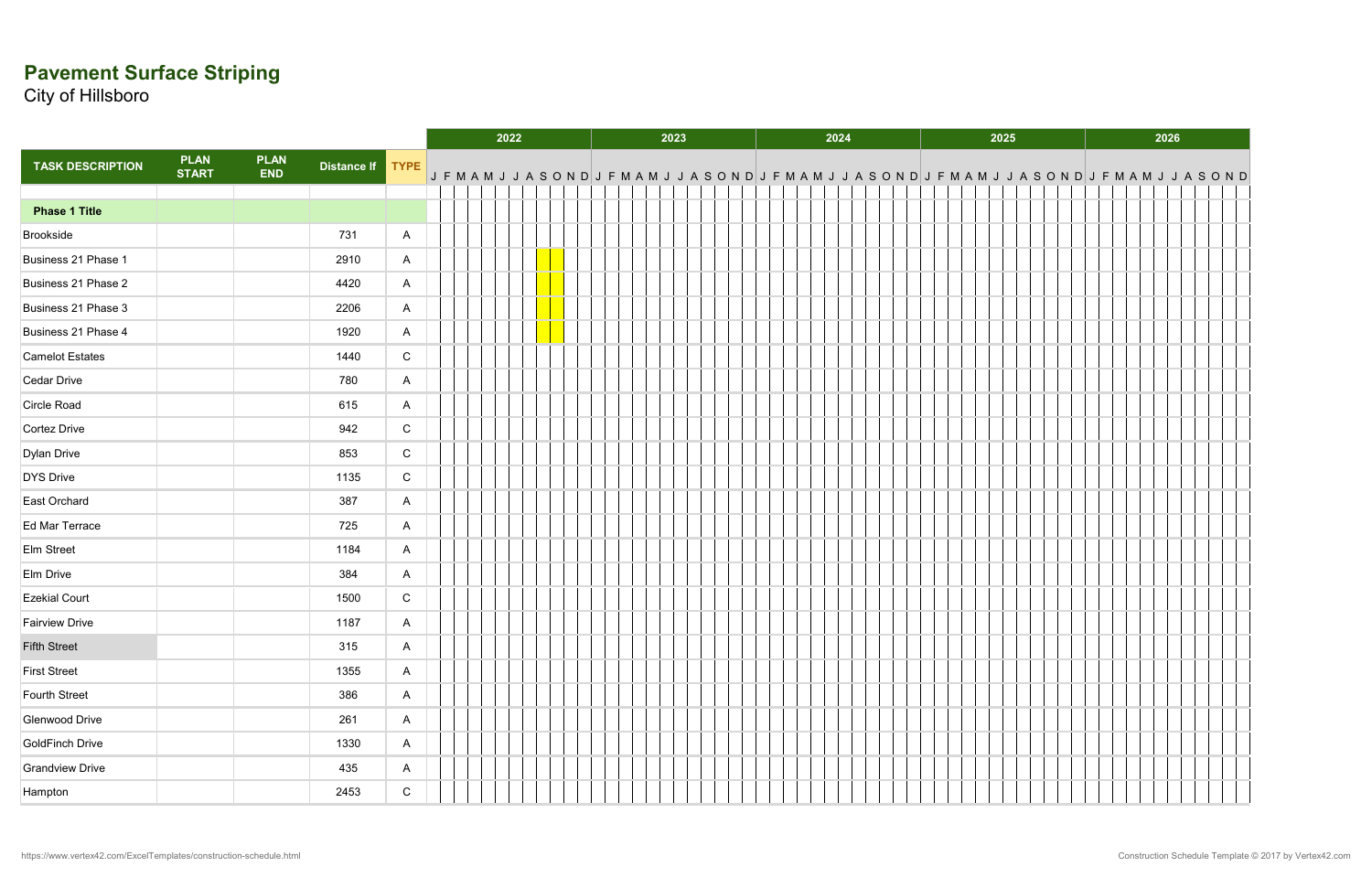|                              |                             |                           |                  |              | 2022 |  |  |  | 2023 |  |  |  |  | 2024 |  |                                                                                                             | 2025 | 2026 |  |  |  |  |  |
|------------------------------|-----------------------------|---------------------------|------------------|--------------|------|--|--|--|------|--|--|--|--|------|--|-------------------------------------------------------------------------------------------------------------|------|------|--|--|--|--|--|
| <b>TASK DESCRIPTION</b>      | <b>PLAN</b><br><b>START</b> | <b>PLAN</b><br><b>END</b> | Distance If TYPE |              |      |  |  |  |      |  |  |  |  |      |  | J F M A M J J A S O N D J F M A M J J A S O N D J F S O N D J F M A M J J A S O N D J F M A M J J A S O N D |      |      |  |  |  |  |  |
| <b>Hawks Circle Drive</b>    |                             |                           | 1645             | ${\bf C}$    |      |  |  |  |      |  |  |  |  |      |  |                                                                                                             |      |      |  |  |  |  |  |
| Hawks Landing Drive          |                             |                           | 1135             | $\mathsf C$  |      |  |  |  |      |  |  |  |  |      |  |                                                                                                             |      |      |  |  |  |  |  |
| <b>Hawks Nest Drive</b>      |                             |                           | 755              | $\mathsf{C}$ |      |  |  |  |      |  |  |  |  |      |  |                                                                                                             |      |      |  |  |  |  |  |
| Hi-Crest Drive               |                             |                           | 895              | $\mathsf{A}$ |      |  |  |  |      |  |  |  |  |      |  |                                                                                                             |      |      |  |  |  |  |  |
| Isaiah Lane                  |                             |                           | 690              | $\mathsf{C}$ |      |  |  |  |      |  |  |  |  |      |  |                                                                                                             |      |      |  |  |  |  |  |
| Jeremiah Blvd                |                             |                           | 2186             | ${\rm C}$    |      |  |  |  |      |  |  |  |  |      |  |                                                                                                             |      |      |  |  |  |  |  |
| Jovette Terrace              |                             |                           | 410              | $\mathsf{A}$ |      |  |  |  |      |  |  |  |  |      |  |                                                                                                             |      |      |  |  |  |  |  |
| Karen Drive                  |                             |                           | 1020             | $\mathsf{A}$ |      |  |  |  |      |  |  |  |  |      |  |                                                                                                             |      |      |  |  |  |  |  |
| Lakewood Drive               |                             |                           | 800              | $\mathsf{A}$ |      |  |  |  |      |  |  |  |  |      |  |                                                                                                             |      |      |  |  |  |  |  |
| Leon Hall Parkway            |                             |                           | 1990             | A            |      |  |  |  |      |  |  |  |  |      |  |                                                                                                             |      |      |  |  |  |  |  |
| Locust Street                |                             |                           | 730              | $\mathsf{A}$ |      |  |  |  |      |  |  |  |  |      |  |                                                                                                             |      |      |  |  |  |  |  |
| Lowry Lane                   |                             |                           | 1275             | $\mathsf{C}$ |      |  |  |  |      |  |  |  |  |      |  |                                                                                                             |      |      |  |  |  |  |  |
| Main Street                  |                             |                           | 1806             | $\mathsf{A}$ |      |  |  |  |      |  |  |  |  |      |  |                                                                                                             |      |      |  |  |  |  |  |
| Maple Lane                   |                             |                           | 552              | $\mathsf{A}$ |      |  |  |  |      |  |  |  |  |      |  |                                                                                                             |      |      |  |  |  |  |  |
| Maple Street                 |                             |                           | 2050             | $\mathsf{A}$ |      |  |  |  |      |  |  |  |  |      |  |                                                                                                             |      |      |  |  |  |  |  |
| <b>Marywill Drive</b>        |                             |                           | 560              | $\mathsf{A}$ |      |  |  |  |      |  |  |  |  |      |  |                                                                                                             |      |      |  |  |  |  |  |
| Mel Carnahan Drive           |                             |                           | 1070             | A            |      |  |  |  |      |  |  |  |  |      |  |                                                                                                             |      |      |  |  |  |  |  |
| Micah Lane                   |                             |                           | 2035             | ${\bf C}$    |      |  |  |  |      |  |  |  |  |      |  |                                                                                                             |      |      |  |  |  |  |  |
| Nolan Place                  |                             |                           | 200              | $\mathsf{A}$ |      |  |  |  |      |  |  |  |  |      |  |                                                                                                             |      |      |  |  |  |  |  |
| North Orchard Drive          |                             |                           | 160              | $\mathsf{A}$ |      |  |  |  |      |  |  |  |  |      |  |                                                                                                             |      |      |  |  |  |  |  |
| North Suncrest Drive         |                             |                           | 1172             | $\mathsf{A}$ |      |  |  |  |      |  |  |  |  |      |  |                                                                                                             |      |      |  |  |  |  |  |
| Oak Street                   |                             |                           | 470              | $\mathsf{A}$ |      |  |  |  |      |  |  |  |  |      |  |                                                                                                             |      |      |  |  |  |  |  |
| Oakwood Drive                |                             |                           | 1630             | $\mathsf{A}$ |      |  |  |  |      |  |  |  |  |      |  |                                                                                                             |      |      |  |  |  |  |  |
| Oxford Court                 |                             |                           | 727              | $\mathsf{C}$ |      |  |  |  |      |  |  |  |  |      |  |                                                                                                             |      |      |  |  |  |  |  |
| Patricia Lane                |                             |                           | 250              | $\mathsf{A}$ |      |  |  |  |      |  |  |  |  |      |  |                                                                                                             |      |      |  |  |  |  |  |
| Pearl Drive                  |                             |                           | 2330             | $\mathsf{A}$ |      |  |  |  |      |  |  |  |  |      |  |                                                                                                             |      |      |  |  |  |  |  |
| Pioneer                      |                             |                           | 5510             | $\mathsf{A}$ |      |  |  |  |      |  |  |  |  |      |  |                                                                                                             |      |      |  |  |  |  |  |
| <b>Red Tailed Hawk Court</b> |                             |                           | 300              | $\mathsf C$  |      |  |  |  |      |  |  |  |  |      |  |                                                                                                             |      |      |  |  |  |  |  |
| <b>Red Tailed Hawk Drive</b> |                             |                           | 1395             | $\mathsf{C}$ |      |  |  |  |      |  |  |  |  |      |  |                                                                                                             |      |      |  |  |  |  |  |